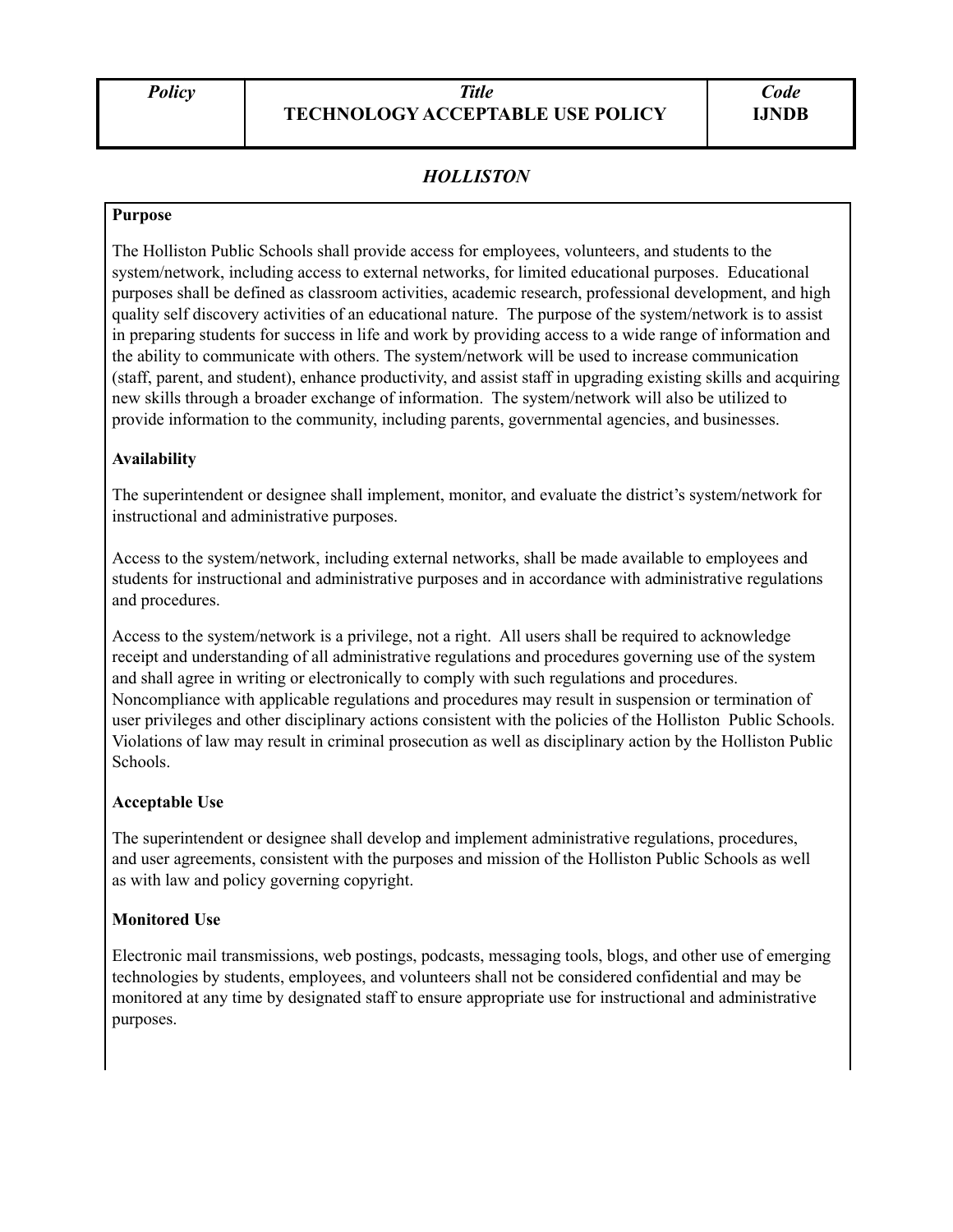## **Liability**

The Holliston Public Schools shall not be liable for users' inappropriate use of electronic resources or violations of copyright restrictions, users' mistakes or negligence, or costs incurred by users. The Holliston Public Schools shall not be responsible for ensuring the accuracy or usability of any information found on external networks. The Holliston Public Schools shall not be liable for any damage to or loss of personal equipment brought in from the outside.

# **General Policy Provisions**

- 1. Commercial use of the system/network is prohibited.
- 2. The district will provide training to users in the proper use of the system/network.
- 3. The district will provide each user with copies of the Acceptable Use Policy and Procedures.
- 4. Copyrighted software or data shall not be placed on the district system/network without permission from the holder of the copyright and the system administrator.
- 5. Network access will only be granted to employees with a signed (written or electronic) access agreement and permission of their supervisor.
- 6. Network access will only be granted to students with a signed (written or electronic) access agreement and permission of the building administrator or designee(s).
- 7. Network access will only be granted to volunteers and visitors with a signed (written or electronic) user agreement and permission of a school or district administrator.
- 8. All passwords are confidential and shall be protected by the user and not shared or displayed.
- 9. Students completing required coursework will have first priority for after hours' use of equipment.
- 10. Principals or their designee will be responsible for disseminating and enforcing policies and procedures in the building(s) under their control.
- 11. Principals or their designee will ensure that all users complete and sign an agreement to abide by policies and procedures regarding use of the system/network. All such agreements are to be maintained at the building level.
- 12. Principals or their designee will ensure that training is provided to users on appropriate use of electronic resources and emerging technologies.
- 13. Superintendent or his/her designee shall be authorized to monitor or examine all system activities, including but not limited to electronic mail transmissions, web postings, podcasts, blogs, messaging tools as deemed appropriate to ensure proper use of electronic resources and emerging technologies.
- 14. Superintendent or his/her designee shall be responsible for establishing appropriate retention and backup schedules.
- 15. System users should purge electronic information according to district retention guidelines and in compliance with Public Records Laws.
- 16. Superintendent or his/her designee shall be responsible for establishing disk usage limitations, if needed.
- 17. Individual users shall, at all times, be responsible for the proper use of accounts issued in their name. Users should not leave their workstations logged in and unattended.
- 18. The system/network may not be used for illegal purposes, in support of illegal activities, or for any activity prohibited by district policy, including circumventing firewalls and/or accessing forbidden or inappropriate material.
- 19. System users shall not use another user's account.
- 20. System users may redistribute copyrighted material only with the written permission of the copyright holder or designee. Such permission must be specified in the document or in accordance with applicable copyright laws, district policy, and administrative procedures.
- 21. System administrators may upload/download public domain programs to the system/network. System administrators are responsible for determining if a program is in the public domain.
- 22. Any malicious attempt to harm or destroy equipment, materials, data, or programs is prohibited.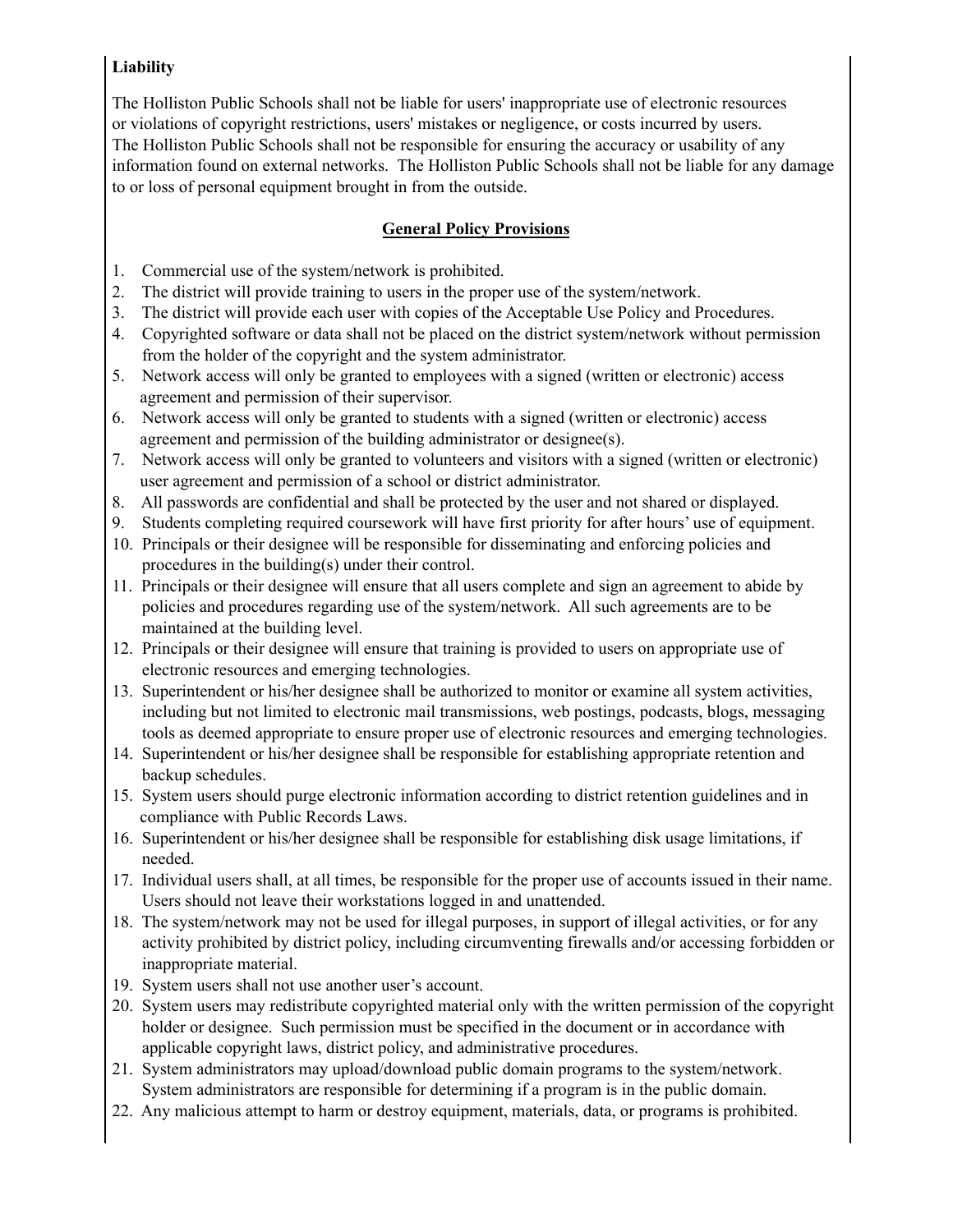- 23. Deliberate attempts to degrade or disrupt system performance may be viewed as violations of district policy and/or as criminal activity under applicable state and federal laws. This includes, but is not limited to the uploading or creation of computer viruses.
- 24. Vandalism will result in the cancellation of system privileges and will require restitution for costs associated with hardware, software, and system restoration.
- 25. Forgery or attempted forgery is prohibited.
- 26. Attempts to read, delete, copy, or modify the digital media, including but not limited to electronic mail, websites, data files, digital images, podcasts of other users or to interfere with the ability of other users to send/receive electronic mail or digital media is prohibited.
- 27. User shall use appropriate language. Swearing, vulgarity, ethnic or racial slurs, and other inflammatory language are prohibited.
- 28. Pretending to be someone else when sending/receiving messages or posting digital media including but not limited to websites, digital images, and podcasts is prohibited.
- 29. Transmitting or viewing obscene material is prohibited.
- 30. Individuals should exercise extreme caution before revealing personal information (address, phone numbers, etc.) on an open internet site.
- 31. The district will cooperate fully with local, state, or federal officials in any investigation concerning or relating to misuse of the district's system/network and emerging technologies.
- 32. A user who violates district policy or administrative procedures will be subject to suspension or termination of system/network privileges and will be subject to appropriate disciplinary action and/or prosecution.
- 33. Cyber-bullying, as defined in School Committee Policy JICFB, using either school-owned or nonschool-owned equipment is strictly prohibited.